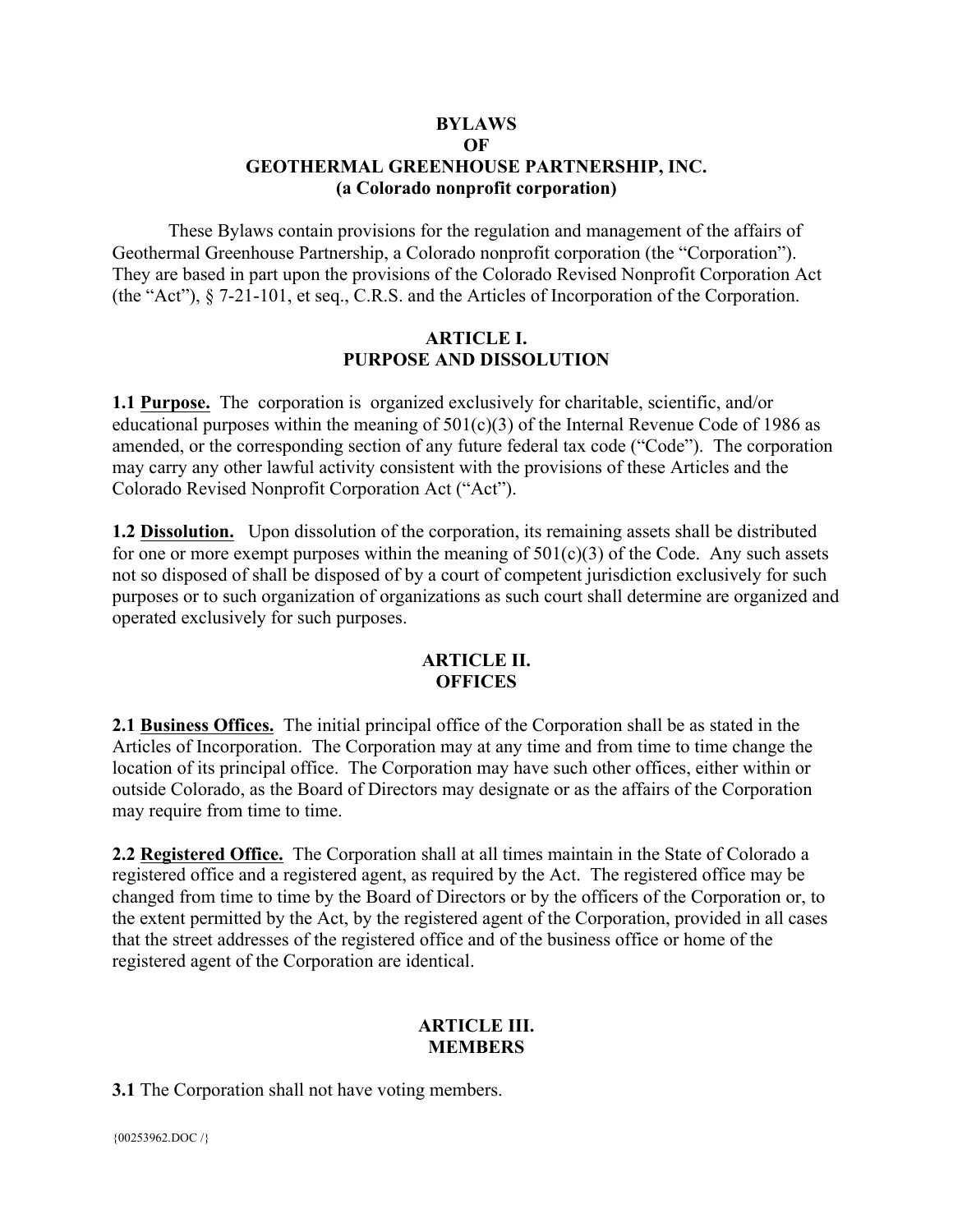# **ARTICLE IV. BOARD OF DIRECTORS**

**4.1 General Powers.** All corporate powers shall be exercised by or under the authority of the Board of Directors. The business and affairs of the Corporation shall be managed by its Board of Directors. Unless otherwise provided herein, the Board of Directors shall have all of the powers and duties set forth in the Act.

**4.2 Qualifications and Number of Directors.** Each director must be a natural person who is eighteen (18) years of age or older. The number of directors of the Corporation shall initially be five. The number of directors may be changed from time to time by the Board of Directors in its discretion by amending this Article III. A director shall serve until his or her successor has been duly elected and qualified, or until his or her earlier death, removal, resignation or incompetency.

**4.3 Initial Directors.** The initial Board of Directors of the Corporation shall consist of the following persons:

Ross Aragón;

Kathy Keyes;

Elaine Wood;

Sally High; and

Pauline Benetti.

Such persons shall hold office until the first annual election of directors pursuant to Section  $3.6(A)$ .

**4.4 Term of Office.** All directors' terms shall be two (2) years; provided, however, that the initial terms of Sally High and Pauline Benetti shall be one (1) year to allow for staggered terms. A director may serve an unlimited number of terms.

**4.5 Resignation, Removal and Vacancies.** Any director may resign at any time by giving written notice thereof to the Board of Directors, the President, the Vice President or the Secretary of the Corporation. Such resignation shall take effect on the date of receipt of such notice or at any later time specified therein, and, unless otherwise specified therein, the acceptance of such resignation shall not be necessary to make it effective. Any director may be removed at any time, with or without cause, by a vote of sixty-seven percent (67%) of the directors present at a regular meeting or a special meeting called for that purpose. Upon the death, removal, resignation, expiration of term, or incompetency of a director, such director or his or her executor or personal representative shall turn over to the President all records, moneys or other property of the Corporation which may be in his or her possession. In the event that a vacancy shall occur in the Board of Directors by reason of death, removal, resignation, expiration of term, incompetency, or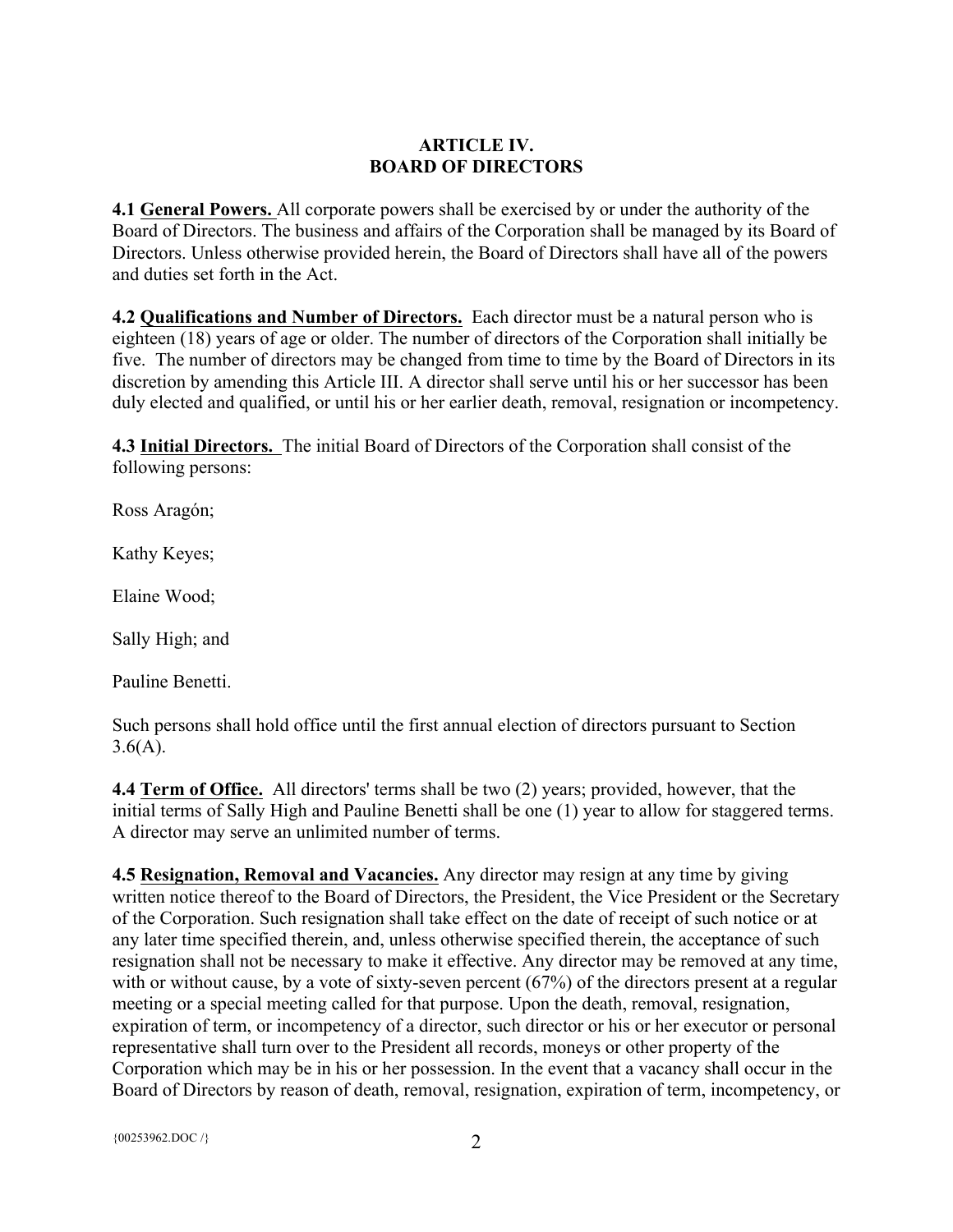any other cause, the remaining directors shall elect by a majority vote an individual to fill such vacancy.

# **4.6 Meetings.**

- A. **Annual Meeting.** An annual meeting of the Board of Directors shall be held at the time and place within or outside Colorado as determined by the Board of Directors, for the purpose of electing directors (other than the initial directors) and for the transaction of such business as may come before the meeting. Failure to hold an annual meeting as required by these Bylaws shall not work a forfeiture or dissolution of the Corporation or invalidate any action taken by the Board of Directors or officers of the Corporation.
- B. **Regular Meetings.** The Board of Directors shall provide, by resolution, the time and place within or outside Colorado, for the holding of regular director meetings, which shall include the annual meeting, without other notice than such resolution.
- C. **Special Meetings.** Special meetings of the Board of Directors may be called by or at the request of the President or any two directors. The person or persons authorized to call such special meetings may fix the time and place within or outside Colorado for the holding of any special meeting called by them.

**4.7 Notice.** Notice of each special meeting of the Board of Directors stating the place, date and time of the meeting may be given in person or by telephone, telegraph, teletype, electronically transmitted facsimile, e-mail or other form of wire or wireless communication, first class, certified or registered mail, private courier or in any other manner permitted by law. Such notice must be provided at least two (2) days prior to the special meeting. If written, notice shall be effective as to such director the earliest of (i) the date received, (ii) three (3) days after deposit in the United States mail (properly addressed and with first class postage prepaid), or (iii) the date shown on the return receipt, if mailed by registered or certified mail, return receipt requested, and the receipt is signed by the addressee. Oral or electronically transmitted notice is effective when communicated. No notice need be given for regular meetings of the Board of Directors.

**4.8 Waiver of Notice.** A director may waive any notice of a meeting required by these Bylaws before, at or after the date or time of the meeting stated in the notice. Except as provided in the next sentence, any such waiver must be in writing, signed by the director entitled thereto and delivered to the Corporation for filing with the corporate records, but such delivery and filing shall not be conditions to its effectiveness. A director's attendance at or participation in a meeting waives any required notice to such director of the meeting unless, at the beginning of the meeting or promptly upon the director's late arrival, the director objects to holding the meeting or transacting business at the meeting because of lack of notice or defective notice and does not thereafter vote for or assent to action taken at the meeting.

**4.9 Quorum and Voting.** A majority of the directors in office immediately before a meeting begins shall constitute a quorum for the transaction of business at any meeting of the Board of Directors, and the vote of a majority of the directors present in person at a meeting at which a quorum is present shall be the act of the Board of Directors, unless otherwise required by the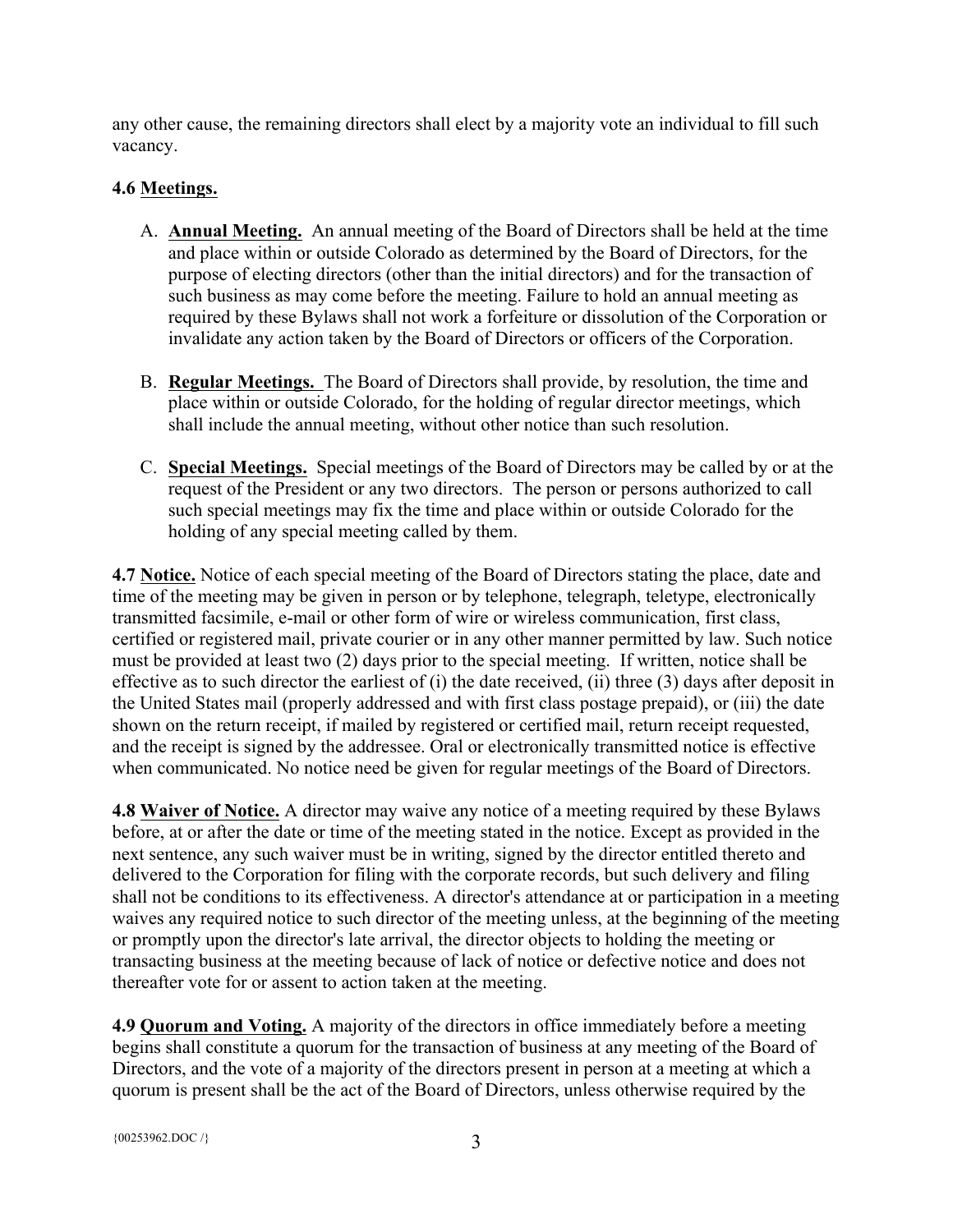Act, the Articles of Incorporation or these Bylaws. If less than a quorum is present at a meeting, a majority of the directors present may adjourn the meeting from time to time without further notice other than an announcement at the meeting, until a quorum shall be present.

**4.10 Compensation.** Directors shall not receive compensation for their services as such; however, the reasonable expenses of directors for attendance at Board meetings may be paid or reimbursed by the Corporation if such payment would not adversely affect the nonprofit and tax exempt status of the Corporation under state and federal law. Directors shall not be disqualified to receive reasonable compensation for services rendered to or for the benefit of the Corporation in any other capacity.

**4.11 Action Taken Without a Meeting.** The directors shall have the right to take any action in the absence of a meeting which they could take at a meeting if each and every director in writing ("Written Vote $(s)$ ") does either  $(a)$  or  $(b)$ :

- A. Votes for such action; or
- B. (i) Votes against such action or abstains from voting; and
	- (ii) Waives the right to demand that a meeting be held.

Action under this Section is valid only if the affirmative vote for such action equals or exceeds the minimum number of votes that would be necessary to take such action at a meeting at which all of the directors were present and voted. For any action taken under this Section to be effective, the Corporation must receive the Written Votes described in subsections (a) and (b) signed and not revoked. Written Votes may be received by the Corporation by facsimile or as an e-mail attachment. A director may revoke such director's Written Vote by a writing signed and dated describing the action and stating that the director's prior vote is revoked ("Revocation") if such Revocation is received by the Corporation before the last Written Vote necessary to effect the action is received by the Corporation. The Corporation shall keep the Written Votes and any Revocations with the minutes of the meetings of the Board of Directors.

**4.12 Meetings by Telecommunication.** A director may participate in a meeting of the Board of Directors or committee by means of telephone conference or similar communications equipment, provided that all persons participating in the meeting can hear each other at the same time. Such participation shall constitute presence in person at the meeting and the provisions of Section 3.7 shall apply.

**4.13 Rules.** The Board may adopt rules for its own governance not inconsistent with these Bylaws.

# **ARTICLE V. OFFICERS**

**5.1 Officers.** The officers of the Corporation shall be the President, Vice President, Secretary, Treasurer and such other officers as may be elected or appointed by the Board of Directors, as it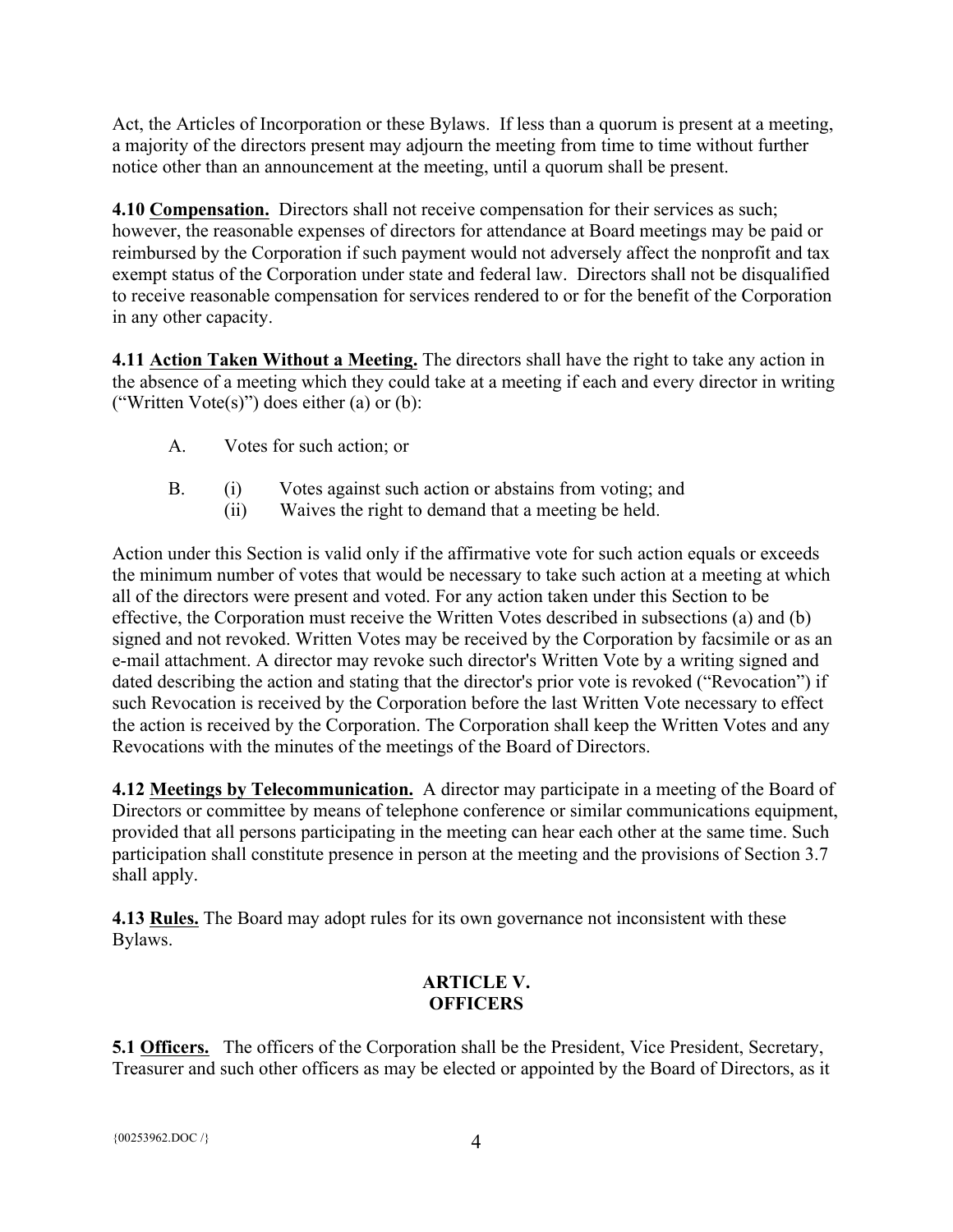shall deem desirable. Officers must be directors of the Corporation. Any two or more offices may be held by the same person, except the offices of President and Secretary.

**5.2 Initial Officers.** The initial officers of the Corporation shall be as follows:

Ross Aragón – President; Kathy Keyes – Vice President; Sally High – Secretary; and Pauline Benetti – Treasurer.

Such persons shall hold office until the first annual election of Directors pursuant to Section 3.6(A). The Board of Directors shall appoint the initial Secretary and Treasurer.

**5.3 Election and Term of Office.** Other than the initial officers, the officers of the Corporation shall be elected annually by the Board of Directors at the annual meeting of the Board of Directors. If the elections of officers are not held at such meeting, such elections shall be held as soon thereafter as practicable. New offices may be created and filled at any meeting of the Board of Directors. Each officer shall hold office until his or her successor has been duly elected and qualified, or until his or her death, removal, resignation or incompetency.

**5.4 Resignation and Removal.** Any officer may resign at any time by giving written notice thereof to the Board of Directors or the President. Such resignation shall take effect on the date of receipt of such notice or at any later time specified therein and, unless otherwise specified therein, the acceptance of such resignation shall not be necessary to make it effective. Any officer or agent may be removed by the Board of Directors at any time, with or without cause, but removal shall not affect the contract rights, if any, of the person so removed. Election, appointment or designation of an officer or agent shall not itself create contract rights. Upon the death, removal, resignation or incompetency of an officer, such officer or his or her executor or personal representative shall turn over to the President all records, moneys or other property of the Corporation which may be in his or her possession.

**5.5 Vacancies.** A vacancy in any office, however occurring, may be filled by the Board of Directors for the unexpired portion of the term.

**5.6 Authority and Duties of Officers.** The officers of the Corporation shall have the authority and shall exercise the powers and perform the duties specified below and as may be additionally specified by the President, the Board of Directors or these Bylaws, except that in any event each officer shall exercise such powers and perform such duties as may be required by law.

A. **President.** The President shall: (a) be the chief executive officer of the Corporation; (b) have primary authority with respect to all matters concerning corporate policy; (c) have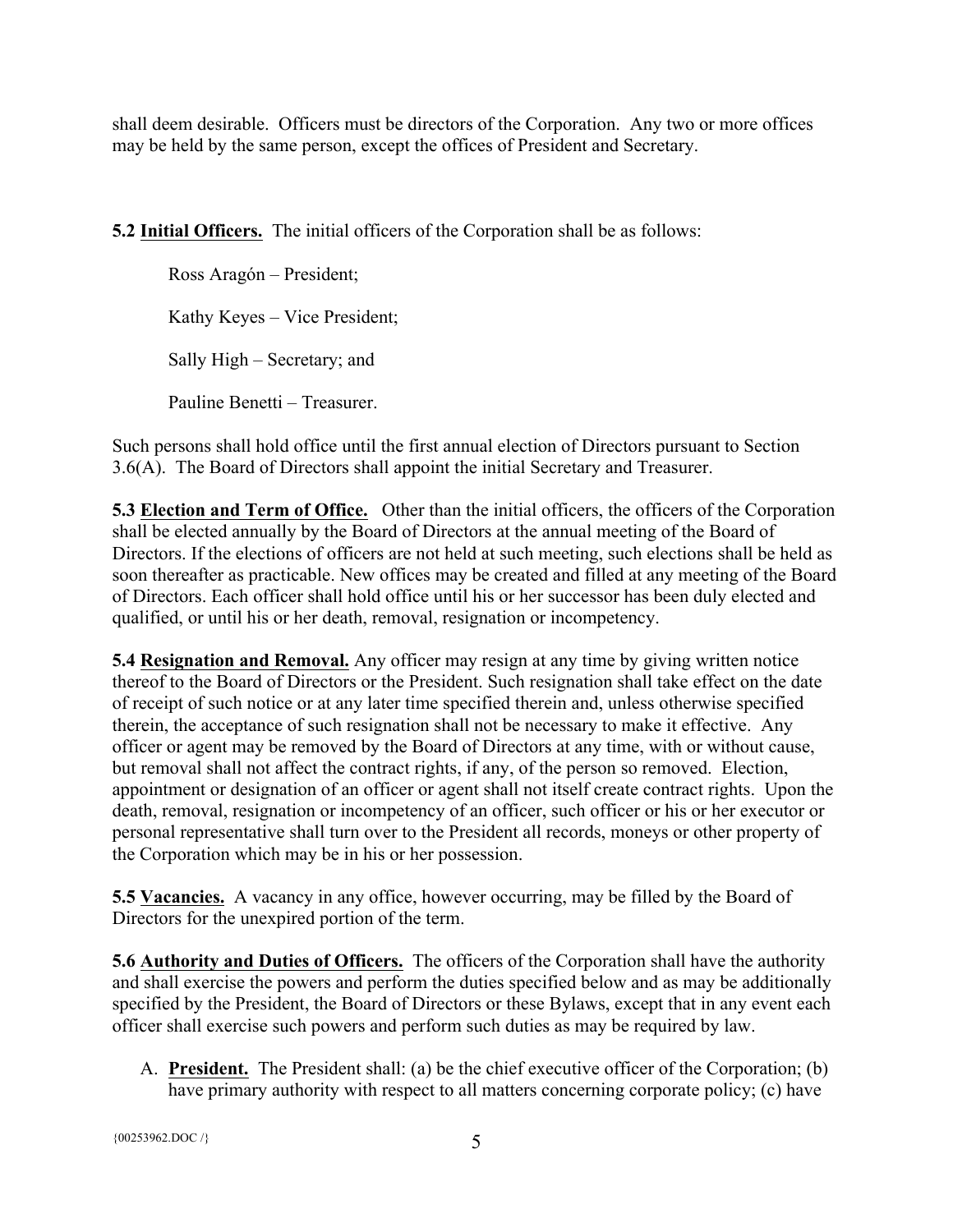general and active control of the affairs and business of the Corporation and general supervision of its officers, agents and employees; (d) preside at all meetings of the Board of Directors; (e) see that all resolutions of the Board of Directors are carried into effect; and (f) perform such other duties incident to the office of President as from time to time may be assigned to him or her by the Board of Directors.

- B. **Vice President.** The Vice-President shall: (a) perform all duties and exercise all powers of the President when the President is absent or is otherwise unable to act; and (b) perform all duties incident to the office of Vice President and such other duties as from time to time may be assigned to him or her by the President or by the Board of Directors.
- C. **Secretary.** The Secretary shall: (a) see that the votes and minutes of the meetings of the Board of Directors are kept in one or more books provided for that purpose; (b) see that all notices are duly given in accordance with the provisions of these Bylaws or as required by law; (c) be custodian of the corporate records and of the seal of the Corporation and see that the seal of the Corporation is affixed to all documents the execution of which on behalf of the Corporation under its seal is duly authorized; (d) keep a register of the post office address of each director which shall be furnished to the Secretary by such director; and (e) perform all duties incident to the office of Secretary and such other duties as from time to time may be assigned to him or her by the President or by the Board of Directors.
- D. **Treasurer.** The Treasurer shall: (a) have charge and custody of and be responsible for all funds and securities of the Corporation and disburse such funds as directed by resolution of the Board of Directors; (b) receive and give receipts for moneys due and payable to the Corporation from any source whatsoever, and deposit all such moneys in the name of the Corporation in such banks, trust companies or other depositories as shall be selected in accordance with the provisions of Article VII of these Bylaws; (c) sign or authorize a designated agent to sign promissory notes and checks of the Corporation; (d) if required by the Board of Directors, cause an annual compilation report of the Corporation books to be made by a certified public accountant at the completion of each fiscal year or at the option of the Board of Directors, an annual review or audited financial statement may be required; and (e) perform all of the duties incident to the office of Treasurer and such other duties as from time to time may be assigned to him or her by the President or by the Board of Directors.

**5.7 Surety Bond.** The Board of Directors may require any officer or agent of the Corporation to execute to the Corporation a bond in such sums and with such sureties as shall be satisfactory to the Board, conditioned upon the faithful performance of such person's duties and for the restoration to the Corporation of all books, papers, vouchers, money and other property of whatever kind in such person's possession or under such person's control belonging to the Corporation.

**5.8 Compensation.** The officers of the Corporation shall serve without salary.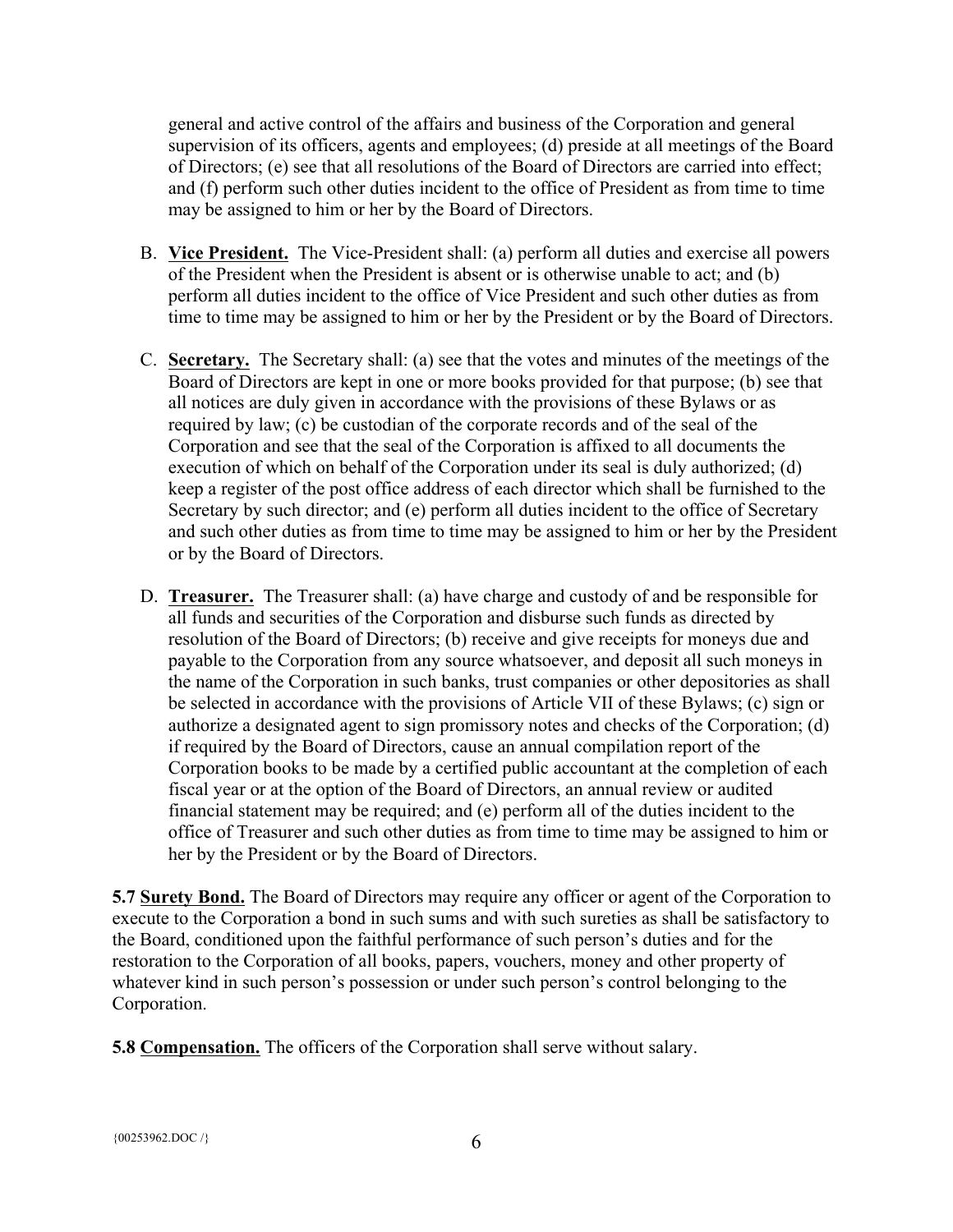# **ARTICLE VI. FIDUCIARY MATTERS**

## **6.1 Indemnification.**

- A. **Scope of Indemnification.** The Corporation shall indemnify each director, officer, employee and volunteer of the Corporation to the fullest extent permissible under the laws of the State of Colorado, and may in its discretion purchase insurance insuring its obligations hereunder or otherwise protecting the persons intended to be protected by this Section 5.1. The Corporation shall have the right, but shall not be obligated, to indemnify any agent of the Corporation not otherwise covered by this Section 5.1 to the fullest extent permissible under the laws of the State of Colorado.
- B. **Savings Clause; Limitation.** If any provision of the Act or these Bylaws dealing with indemnification shall be invalidated by any court on any ground, then the Corporation shall nevertheless indemnify each party otherwise entitled to indemnification hereunder to the fullest extent permitted by law or any applicable provision of the Act or these bylaws that shall not have been invalidated. Notwithstanding any other provision of these Bylaws, the Corporation shall neither indemnify any person nor purchase any insurance in any manner or to any extent that would jeopardize or be inconsistent with the qualification of the Corporation as an organization described in section  $501(c)(3)$  of the Internal Revenue Code, or that would result in the imposition of any liability under either section 4941 or section 4958 of the Internal Revenue Code.

# **6.2 General Standards of Conduct for Directors and Officers.**

- A. **Discharge of Duties.** Each director shall discharge the director's duties as a director, including the director's duties as a member of a committee of the board, and each officer with discretionary authority shall discharge the officer's duties under that authority (i) in good faith; (ii) with the care an ordinarily prudent person in a like position would exercise under similar circumstances; and (iii) in a manner the director or officer reasonably believes to be in the best interests of the Corporation.
- B. **Reliance on Information, Reports, Etc.** In discharging duties, a director or officer is entitled to rely on information, opinions, reports or statements, including financial statements and other financial data, if prepared or presented by: (i) one or more officers or employees of the Corporation whom the director or officer reasonably believes to be reliable and competent in the matters presented; (ii) legal counsel, a public accountant or another person as to matters the director or officer reasonably believes are within such person's professional or expert competence; or (iii) in the case of a director, a committee of the Board of Directors of which the director is not a member if the director reasonably believes the committee merits confidence. A director or officer is not acting in good faith if the director or officer has knowledge concerning the matter in question that makes reliance otherwise permitted by this Section 5.2(B) unwarranted.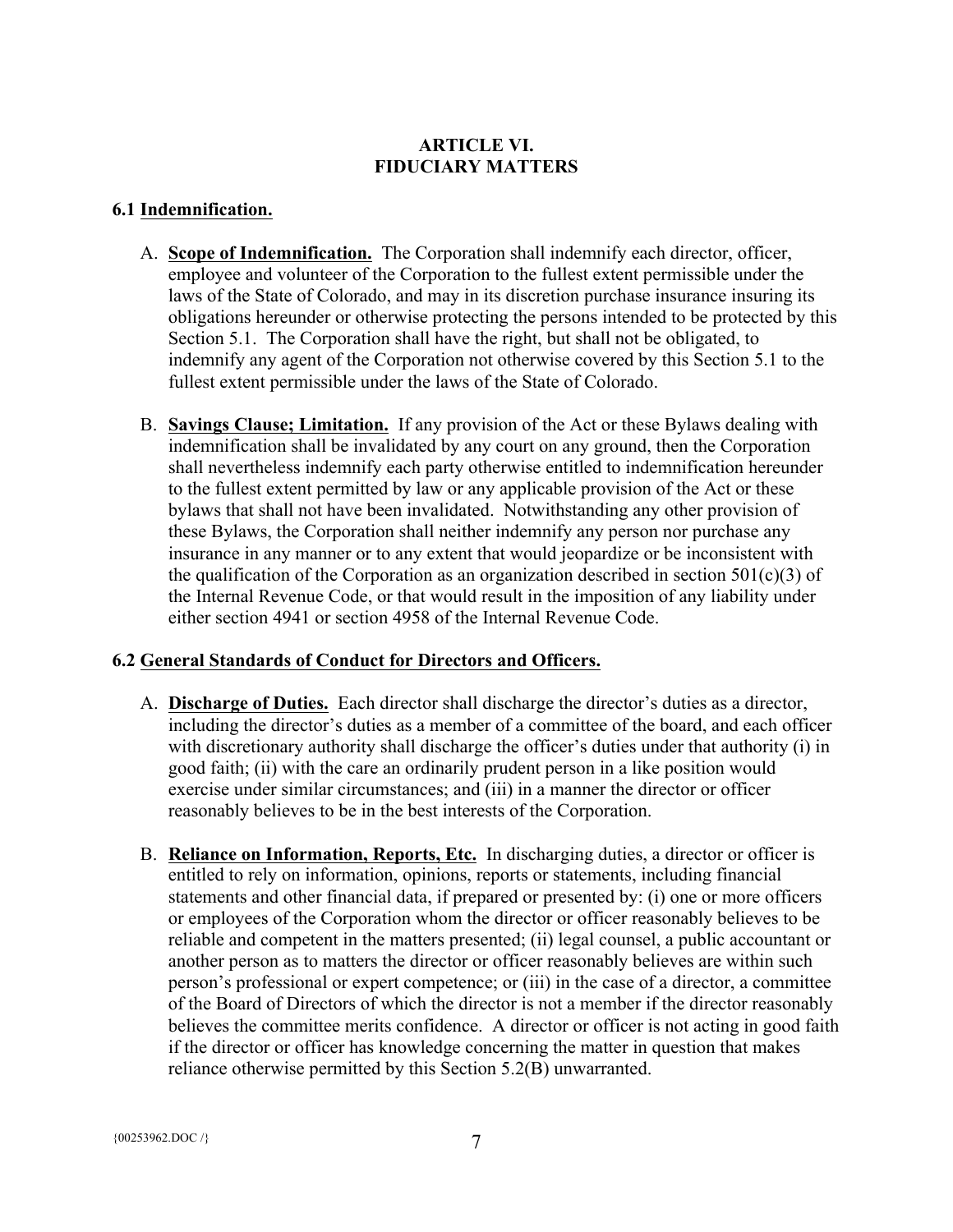- C. **Liability to Corporation.** A director or officer shall not be liable as such to the Corporation for any action taken or omitted to be taken as a director or officer, as the case may be, if, in connection with such action or omission, the director or officer performed the duties of the position in compliance with this Section 5.2.
- D. **Director Not Deemed to Be a "Trustee."** A director, regardless of title, shall not be deemed to be a "trustee" within the meaning given that term by trust law with respect to the Corporation or with respect to any property held or administered by the Corporation including, without limitation, property that may be subject to restrictions imposed by the donor or transferor of such property.

# **6.3 Conflicts of Interest**

- A. **Definition.** A conflict of interest arises when any "responsible person" or any "party related to a responsible person" has an "interest adverse to the Corporation." A "responsible person" is any individual in a position to exercise substantial influence over the affairs of the Corporation, and specifically includes, without limitation, directors and officers of the Corporation. A "party related to a responsible person" includes his or her extended family (including spouse, ancestors, descendants and siblings, and their respective spouses and descendants), an estate or trust in which the responsible person or any member of his or her extended family has a beneficial interest or a fiduciary responsibility, or an entity in which the responsible person or any member of his or her extended family is a director, trustee or officer or has a financial interest. "An interest adverse to the Corporation" includes any interest in any contract, transaction or other financial relationship with the Corporation, and any interest in an entity whose best interests may be impaired by the best interests of the Corporation including, without limitation, an entity providing any goods or services to or receiving any goods or services from the Corporation, an entity in which the Corporation has any business or financial interest, and an entity providing goods or services or performing activities similar to the goods or services or activities of the Corporation.
- B. **Disclosure.** If a responsible person is aware that the Corporation is about to enter into any transaction or make any decision involving a conflict of interest, (a "conflicting interest transaction"), such person shall: (i) immediately inform those charged with approving the conflicting interest transaction on behalf of the Corporation of the interest or position of such person or any party related to such person; (ii) aid the persons charged with making the decision by disclosing any material facts within the responsible person's knowledge that bear on the advisability of the Corporation entering into the conflicting interest transaction; and (iii) not be entitled to vote on the decision to enter into such transaction.
- C. **Approval of Conflicting Interest Transactions.** The Corporation may enter into a conflicting interest transaction provided either:
	- (i) The material facts as to the responsible person's relationship or interest and as to the conflicting interest transaction are disclosed or are known to the Board of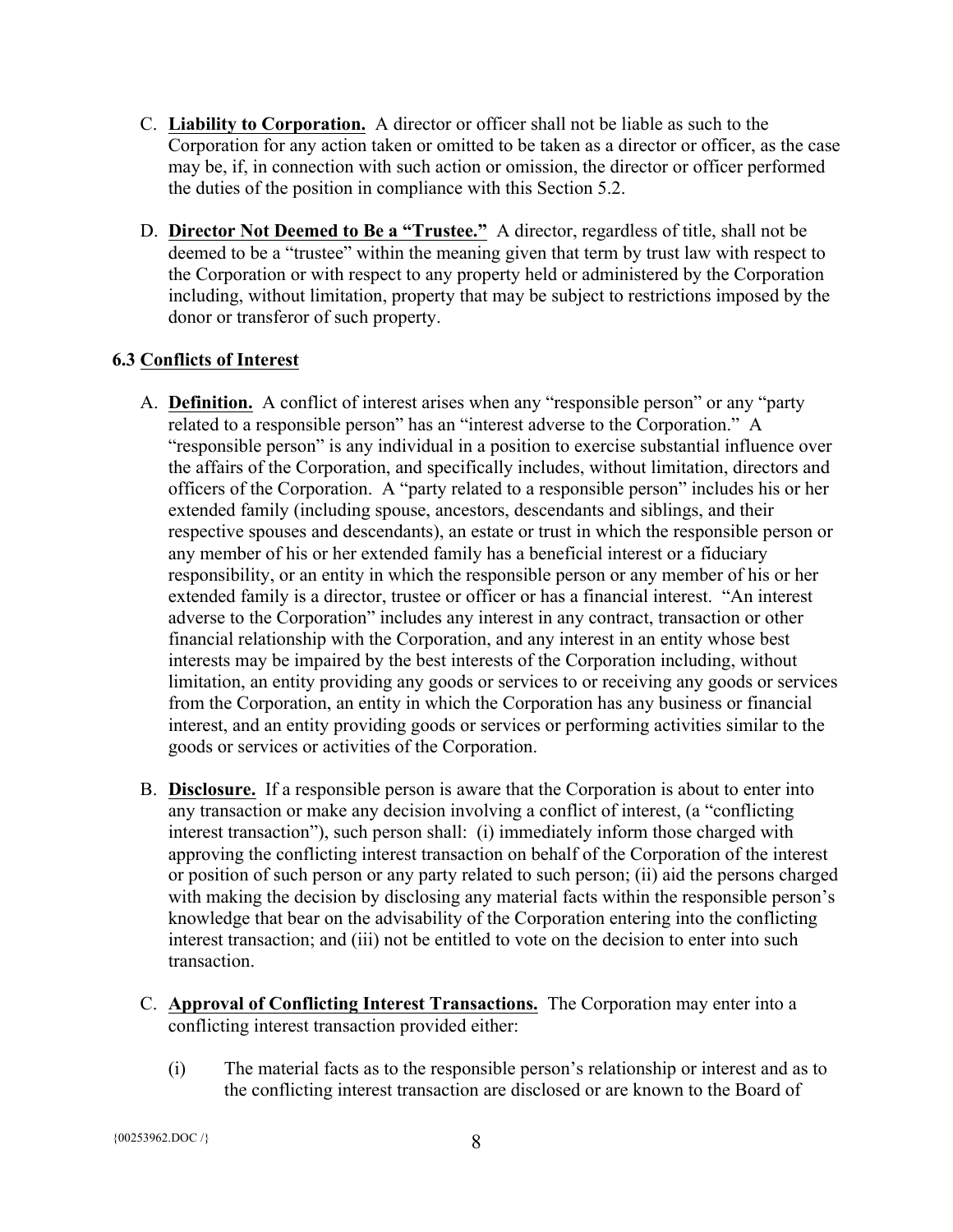Directors or to a committee of the Board of Directors that authorizes, approves or ratifies the conflicting interest transaction, and the board or committee in good faith authorizes, approves or ratifies the conflicting interest transaction by the affirmative vote of a majority of the disinterested directors on the board or committee, even though the disinterested directors are less than a quorum; or

(ii) The conflicting interest transaction is fair as to the Corporation.

**6.4 Loans to Directors and Officers Prohibited.** No loans shall be made by the Corporation to any of its directors or officers. Any director or officer who assents to or participates in the making of any such loan shall be liable to the Corporation for the amount of such loan until the repayment thereof.

## **ARTICLE VII. COMMITTEES**

**7.1 Committees.** The Board of Directors may, by resolution, designate and appoint one or more committees, which shall have and exercise the responsibilities and authority set forth in the resolution, except that no such committee shall have the authority of the Board of Directors in reference to: (i) amending, altering, restating or repealing the Articles of Incorporation or these Bylaws; (ii) electing, appointing or removing any member of any such committee or any director or officer of the Corporation; (iii) adopting a plan of merger or a plan of consolidation with another corporation; (iv) authorizing the sale, lease, exchange or mortgage of all or substantially all of the property and assets of the Corporation; (v) authorizing the voluntary dissolution of the Corporation or revoking the proceedings therefore; (vi) adopting a plan for the distribution of the assets of the Corporation; or (vii) amending, altering or appealing any resolution of the Board of **Directors** 

**7.2 Chair.** The members of the committee shall elect a chair who shall preside at all meetings of the committee and generally supervise the conduct of the committee's affairs.

**7.3 Vacancies.** Vacancies in the membership of any committee may be filled by appointments made in the same manner as provided in the case of the original appointments.

**7.4 Quorum.** Unless otherwise provided in the resolution of the Board of Directors designating a committee, a majority of the whole committee shall constitute a quorum and the act of a majority of the members present at a meeting at which a quorum is present shall be the act of the committee.

**7.5 Rules.** Each committee may adopt rules for its own governance not inconsistent with these Bylaws or with rules adopted by the Board of Directors.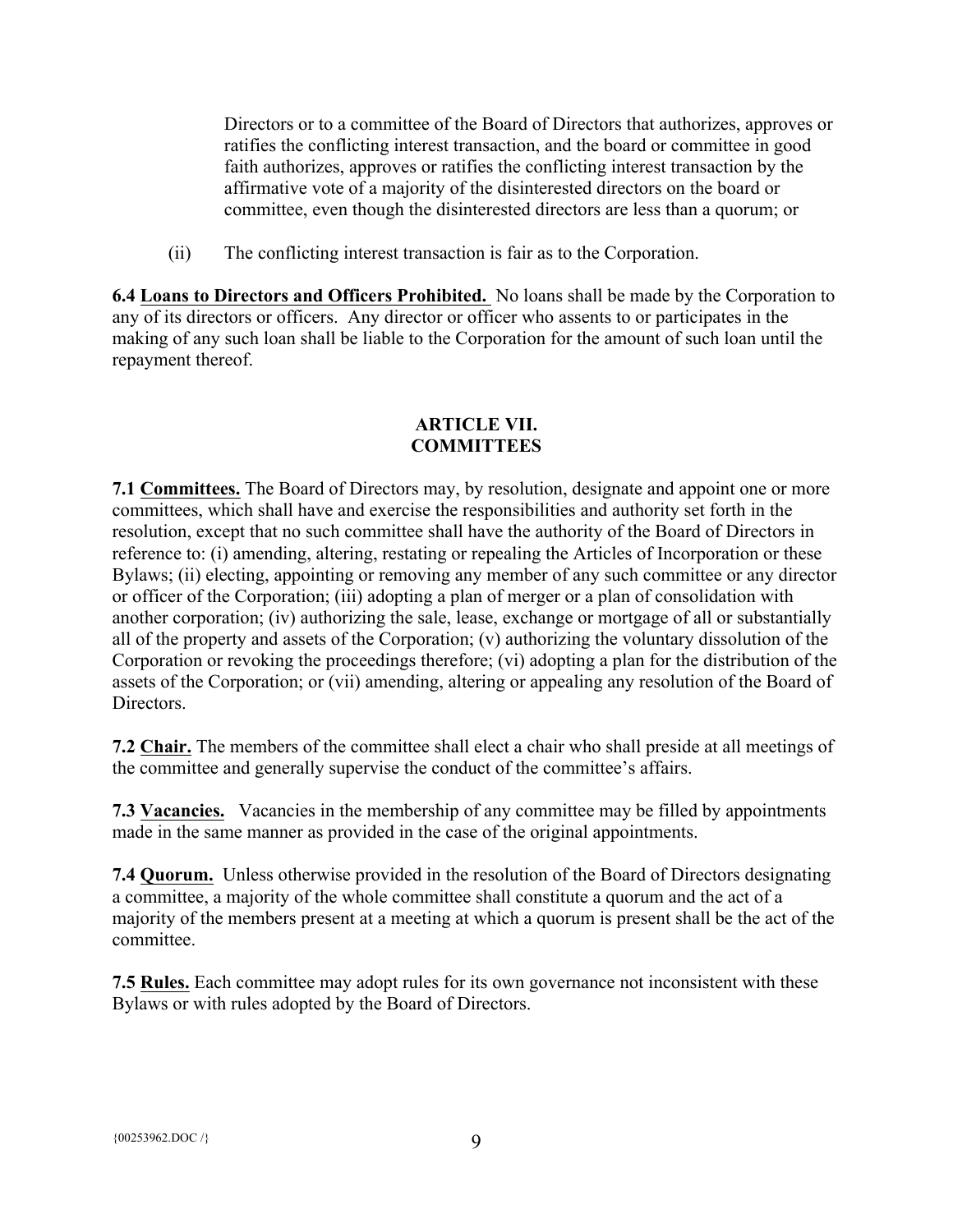## **ARTICLE VIII. BOOKS AND RECORDS**

**8.1** The Corporation shall keep at its principal office correct and complete books and records of account and records of minutes of all meetings of the Board of Directors, a record of all actions taken by the Board of Directors without a meeting, a record of all actions taken by a committee of the Board of Directors in place of the Board of Directors on behalf of the Corporation, and a record of all waivers of notices of meetings of the Board of Directors or any committee of the Board of Directors. All books and records of the Corporation may be inspected by any director or his or her agent or attorney for any proper purpose at any reasonable time.

# **ARTICLE IX. AMENDMENTS**

**9.1** These Bylaws may be altered, amended or repealed and new Bylaws may be adopted by a majority of the directors present at any meeting.

# **ARTICLE X. MISCELLANEOUS**

**10.1 No Governmental Functions.** The Corporation shall neither accept nor exercise any governmental decision-making function within the meaning of  $\S$  24-6-402(1)(a), C.R.S., as may be amended.

**10.2 Fiscal Year.** The fiscal year of the Corporation shall be a period of twelve consecutive months beginning January 1 and ending December 31.

**10.3 Conveyances and Encumbrances.** Property of the Corporation may be assigned, conveyed or encumbered by such officers of the Corporation as may be authorized to do so by the Board of Directors, and such authorized persons shall have power to execute and deliver any and all instruments of assignment, conveyance and encumbrance; however, the sale, exchange, lease or other disposition of all or substantially all of the property and assets of the Corporation shall be authorized only in the manner prescribed by applicable statute and the Articles of Incorporation.

**10.4 Designated Contributions.** The Corporation may accept any contribution, gift, grant, bequest or devise that is designated, restricted or conditioned by the donor, provided that the designation, restriction or condition is consistent with the Corporation's general tax-exempt purposes. Donor-designated contributions will be accepted for special funds, purposes or uses, and such designations generally will be honored. However, the Corporation shall reserve all right, title and interest in and to and control over such contributions, and shall have authority to determine the ultimate expenditure or distribution thereof in connection with any such special fund, purpose or use. Further, the Corporation shall acquire and retain sufficient control over all donated funds (including designated contributions) to assure that such funds will be used exclusively to carry out the Corporation's tax-exempt purposes.

{ $00253962.DOC$  /} 10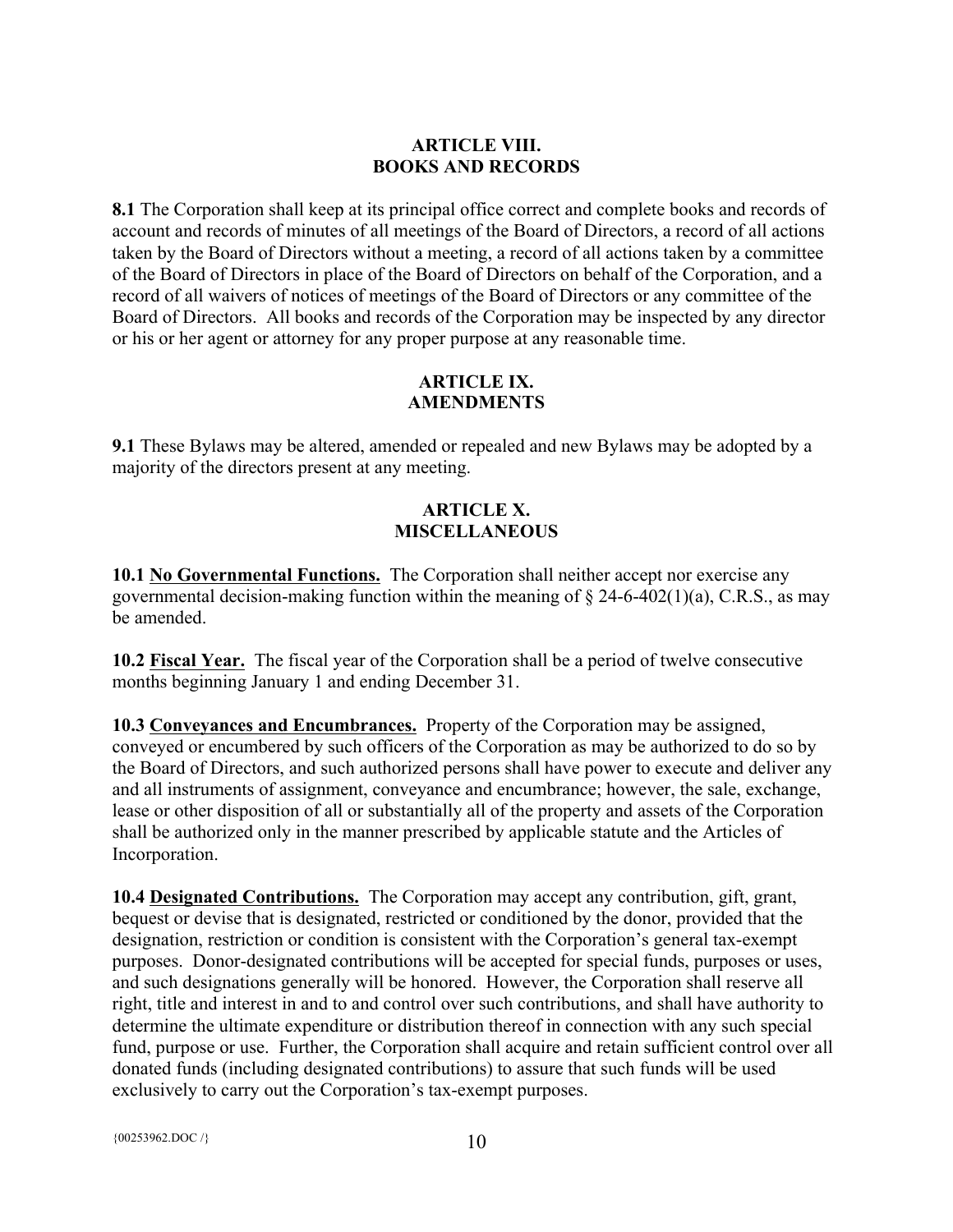**10.5 References to Internal Revenue Code.** All references in these Bylaws to provisions of the Internal Revenue Code are to the provisions of the Internal Revenue Code of 1986, as amended, and to the corresponding provisions of any subsequent federal tax laws.

**10.6 Principles of Construction.** Words in any gender shall be deemed to include the other gender; the singular shall be deemed to include the plural and vice versa; the words "pay" and "distribute" shall also mean assign, convey and deliver; and the headings and underlined paragraph titles are for guidance only and shall have no significance in the interpretation of these bylaws.

**10.7 Severability.** The invalidity of any provision of these Bylaws shall not affect the other provisions hereof, and in such event these Bylaws shall be construed in all respects as if such invalid provision were omitted.

**10.8 Nondiscrimination.** The Geothermal Greenhouse Partnership does not discriminate on the basis of age, sex, race, ethnicity, sexual orientation, or gender expression.

**[END]**